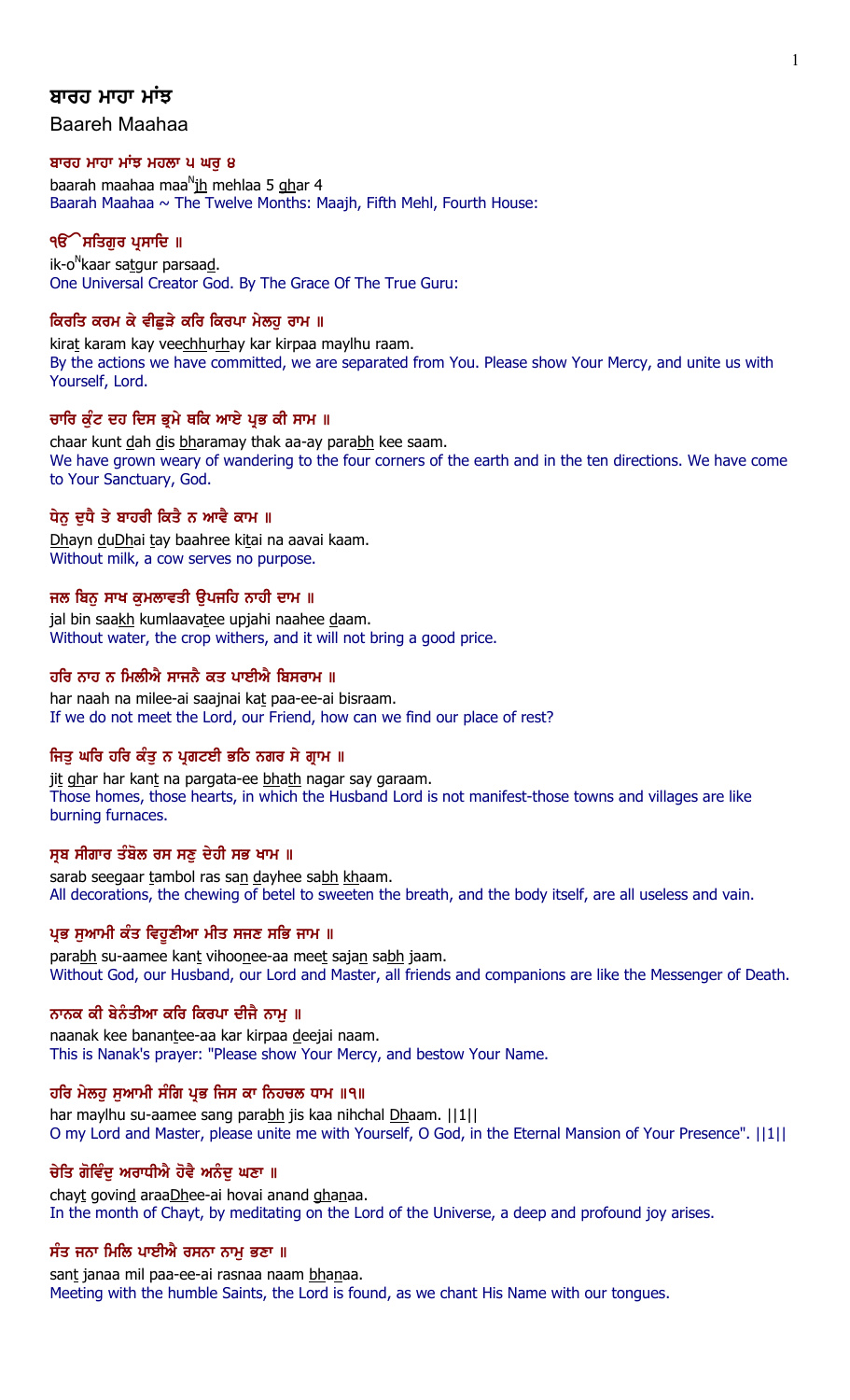### ਜਿਨਿ ਪਾਇਆ ਪ੍ਰਭ ਆਪਣਾ ਆਏ ਤਿਸਹਿ ਗਣਾ ॥

jin paa-i-aa parabh aapnaa aa-ay tiseh ganaa. Those who have found God-blessed is their coming into this world.

### ਇਕ ਖਿਨੂ ਤਿਸੂ ਬਿਨੂ ਜੀਵਣਾ ਬਿਰਥਾ ਜਨਮੂ ਜਣਾ ॥

ik khin tis bin jeevnaa birthaa janam janaa. Those who live without Him, for even an instant-their lives are rendered useless.

### ਜਲਿ ਥਲਿ ਮਹੀਅਲਿ ਪੁਰਿਆ ਰਵਿਆ ਵਿਚਿ ਵਣਾ ॥

jal thal mahee-al poori-aa ravi-aa vich vanaa. The Lord is totally pervading the water, the land, and all space. He is contained in the forests as well.

#### ਸੋ ਪ੍ਰਭ ਚਿਤਿ ਨ ਆਵਈ ਕਿਤੜਾ ਦਖ ਗਣਾ ॥

so parabh chit na aavee kit-rhaa dukh ganaa. Those who do not remember God-how much pain must they suffer!

#### ਜਿਨੀ ਰਾਵਿਆ ਸੋ ਪ੍ਰਭੂ ਤਿੰਨਾ ਭਾਗੂ ਮਣਾ ॥

jinee raavi-aa so parabhoo tinnaa bhaag manaa. Those who dwell upon their God have great good fortune.

### ਹਰਿ ਦਰਸਨ ਕੰਉ ਮਨੁ ਲੋਚਦਾ ਨਾਨਕ ਪਿਆਸ ਮਨਾ ॥

har <u>d</u>arsan ka<sup>n</sup>-u man loch<u>d</u>aa naanak pi-aas manaa. My mind yearns for the Blessed Vision of the Lord's Darshan. O Nanak, my mind is so thirsty!

### ਚੇਤਿ ਮਿਲਾਏ ਸੋ ਪ੍ਰਭੂ ਤਿਸ ਕੈ ਪਾਇ ਲਗਾ ॥੨॥

chayt milaa-ay so parabhoo tis kai paa-ay lagaa. [2] I touch the feet of one who unites me with God in the month of Chayt. ||2||

#### ਵੈਸਾਖਿ ਧੀਰਨਿ ਕਿੳ ਵਾਢੀਆ ਜਿਨਾ ਪੇਮ ਬਿਛੋਹ ॥

vaisaakh Dheeran ki-o vaadhee-aa jinaa paraym bichhohu. In the month of Vaisaakh, how can the bride be patient? She is separated from her Beloved.

# ਹਰਿ ਸਾਜਨੁ ਪੁਰਖੁ ਵਿਸਾਰਿ ਕੈ ਲਗੀ ਮਾਇਆ ਧੋਹ ॥

har saajan purakh visaar kai lagee maa-i-aa Dhohu. She has forgotten the Lord, her Life-companion, her Master; she has become attached to Maya, the deceitful one.

## ਪੁਤ੍ਰ ਕਲਤ੍ਰ ਨ ਸੰਗਿ ਧਨਾ ਹਰਿ ਅਵਿਨਾਸੀ ਓਹੁ ॥

putar kaltar na sang Dhanaa har avinaasee oh. Neither son, nor spouse, nor wealth shall go along with you-only the Eternal Lord.

## ਪਲਚਿ ਪਲਚਿ ਸਗਲੀ ਮੁਈ ਝੁਠੈ ਧੰਧੈ ਮੋਹੁ ॥

palach palach saglee mu-ee jhoothai DhanDhai moh. Entangled and enmeshed in the love of false occupations, the whole world is perishing.

### ਇਕਸੂ ਹਰਿ ਕੇ ਨਾਮ ਬਿਨੂ ਅਗੈ ਲਈਅਹਿ ਖੋਹਿ ॥

ikas har kay naam bin agai la-ee-ah khohi. Without the Naam, the Name of the One Lord, they lose their lives in the hereafter.

### ਦਯੁ ਵਿਸਾਰਿ ਵਿਗੁਚਣਾ ਪ੍ਰਭ ਬਿਨੁ ਅਵਰੁ ਨ ਕੋਇ ॥

da-yu visaar viguchnaa parabh bin avar na ko-ay. Forgetting the Merciful Lord, they are ruined. Without God, there is no other at all.

### ਪੀਤਮ ਚਰਣੀ ਜੋ ਲਗੇ ਤਿਨ ਕੀ ਨਿਰਮਲ ਸੋਇ ॥

pareetam charnee jo lagay tin kee nirmal so-ay. Pure is the reputation of those who are attached to the Feet of the Beloved Lord.

## ਨਾਨਕ ਕੀ ਪ੍ਰਭ ਬੇਨਤੀ ਪ੍ਰਭ ਮਿਲਹੂ ਪਰਾਪਤਿ ਹੋਇ ॥

naanak kee parabh bayntee parabh milhu paraapat ho-ay. Nanak makes this prayer to God: "Please, come and unite me with Yourself."

## ਵੈਸਾਖੂ ਸੁਹਾਵਾ ਤਾਂ ਲਗੈ ਜਾ ਸੰਤੂ ਭੇਟੈ ਹਰਿ ਸੋਇ ॥੩॥

vaisaa<u>kh</u> suhaavaa taa<sup>n</sup> lagai jaa sant <u>bh</u>aytai har so-ay. [[3]] The month of Vaisaakh is beautiful and pleasant, when the Saint causes me to meet the Lord. ||3||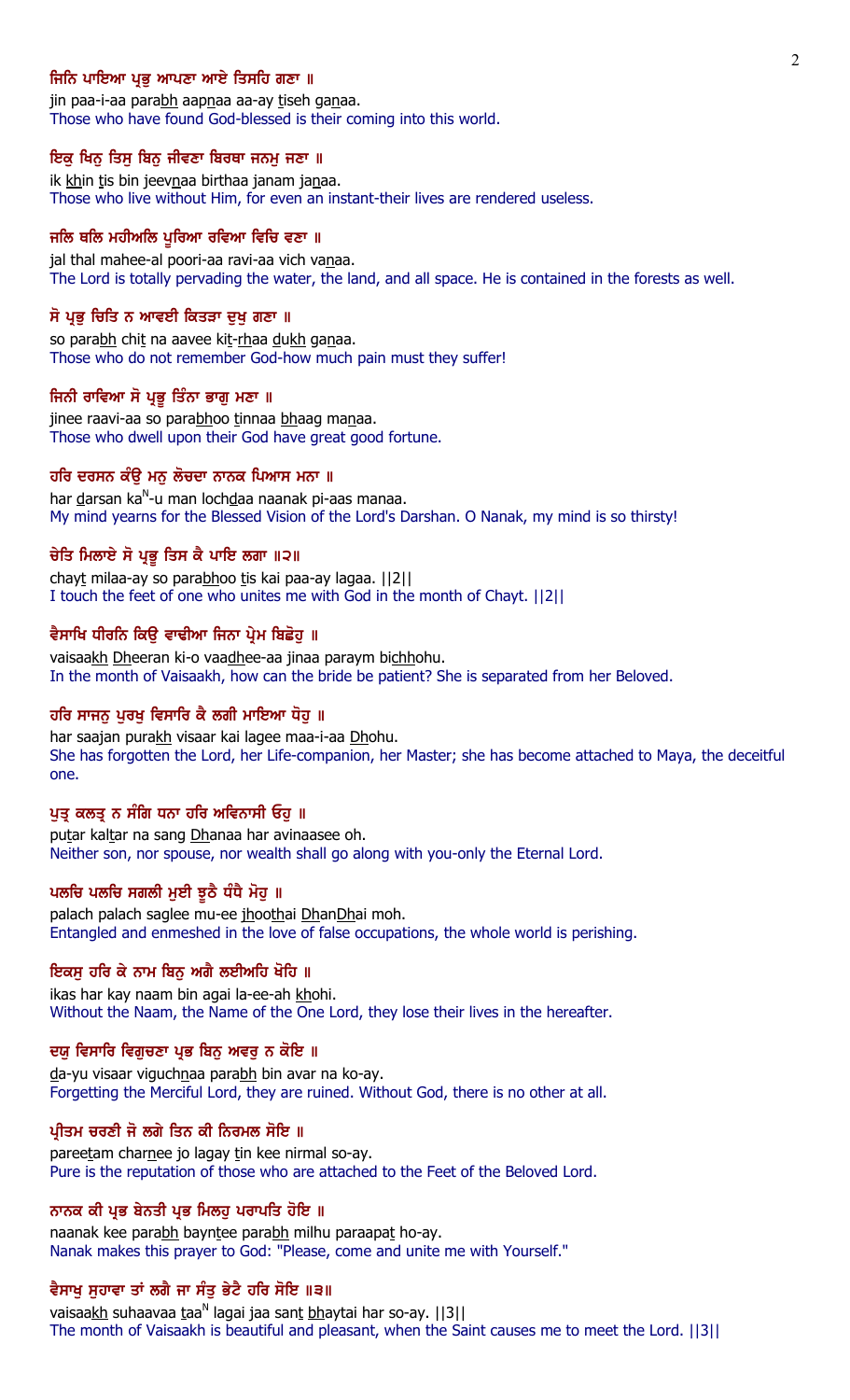## ਹਰਿ ਜੇਠਿ ਜੜੰਦਾ ਲੋੜੀਐ ਜਿਸ ਅਗੈ ਸਭਿ ਨਿਵੰਨਿ ॥

har jayth jurhandaa lorhee-ai jis agai sabh nivann. In the month of Jayt'h, the bride longs to meet with the Lord. All bow in humility before Him.

### ਹਰਿ ਸਜਣ ਦਾਵਣਿ ਲਗਿਆ ਕਿਸੈ ਨ ਦੇਈ ਬੰਨਿ ॥

har sajan daavan lagi-aa kisai na day-ee bann. One who has grasped the hem of the robe of the Lord, the True Friend-no one can keep him in bondage.

## ਮਾਣਕ ਮੋਤੀ ਨਾਮੂ ਪ੍ਰਭ ਉਨ ਲਗੈ ਨਾਹੀ ਸੰਨਿ ॥

maanak motee naam parabh un lagai naahee sann. God's Name is the Jewel, the Pearl. It cannot be stolen or taken away.

# ਰੰਗ ਸਭੇ ਨਾਰਾਇਣੈ ਜੇਤੇ ਮਨਿ ਭਾਵੰਨਿ ॥

rang sabhay naaraa-inai jaytay man bhaavann. In the Lord are all pleasures which please the mind.

#### ਜੋ ਹਰਿ ਲੋੜੇ ਸੋ ਕਰੇ ਸੋਈ ਜੀਅ ਕਰੰਨਿ ॥

jo har lorhay so karay so-ee jee-a karann. As the Lord wishes, so He acts, and so His creatures act.

### ਜੋ ਪ੍ਰਭਿ ਕੀਤੇ ਆਪਣੇ ਸੇਈ ਕਹੀਅਹਿ ਧੰਨਿ ॥

jo parabh keetay aapnay say-ee kahee-ahi Dhan. They alone are called blessed, whom God has made His Own.

### ਆਪਣ ਲੀਆ ਜੇ ਮਿਲੈ ਵਿਛੜਿ ਕਿੳ ਰੋਵੰਨਿ ॥

aapan lee-aa jay milai vichhurh ki-o rovann. If people could meet the Lord by their own efforts, why would they be crying out in the pain of separation?

#### ਸਾਧੂ ਸੰਗੂ ਪਰਾਪਤੇ ਨਾਨਕ ਰੰਗ ਮਾਣੰਨਿ ॥

saaDhoo sang paraapatay naanak rang maanan. Meeting Him in the Saadh Sangat, the Company of the Holy, O Nanak, celestial bliss is enjoyed.

## ਹਰਿ ਜੇਠ ਰੰਗੀਲਾ ਤਿਸ ਧਣੀ ਜਿਸ ਕੈ ਭਾਗ ਮਥੰਨਿ ॥੪॥

har jayth rangeelaa tis Dhanee jis kai bhaag mathann. ||4|| In the month of Jayt'h, the playful Husband Lord meets her, upon whose forehead such good destiny is recorded. ||4||

### ਆਸਾੜ ਤਪੰਦਾ ਤਿਸ ਲਗੈ ਹਰਿ ਨਾਹ ਨ ਜਿੰਨਾ ਪਾਸਿ ॥

aasaarh tapandaa tis lagai har naahu na jinna paas. The month of Aasaarh seems burning hot, to those who are not close to their Husband Lord.

## ਜਗਜੀਵਨ ਪਰਖ ਤਿਆਗਿ ਕੈ ਮਾਣਸ ਸੰਦੀ ਆਸ ॥

jagjeevan purakh ti-aag kai maanas sandee aas. They have forsaken God the Primal Being, the Life of the World, and they have come to rely upon mere mortals.

#### ਦਯੈ ਭਾਇ ਵਿਗਚੀਐ ਗਲਿ ਪਈਸ ਜਮ ਕੀ ਫਾਸ ॥

duyai bhaa-ay viguchee-ai gal pa-ees jam kee faas. In the love of duality, the soul-bride is ruined; around her neck she wears the noose of Death.

# ਜੇਹਾ ਬੀਜੈ ਸੋ ਲੁਣੈ ਮਥੈ ਜੋ ਲਿਖਿਆਸੁ ॥

jayhaa beejai so lunai mathai jo likhi-aas. As you plant, so shall you harvest; your destiny is recorded on your forehead.

### ਰੈਣਿ ਵਿਹਾਣੀ ਪਛੁਤਾਣੀ ਉਠਿ ਚਲੀ ਗਈ ਨਿਰਾਸ ॥

rain vihaanee pachhutaanee uth chalee ga-ee niraas. The life-night passes away, and in the end, one comes to regret and repent, and then depart with no hope at all.

### ਜਿਨ ਕੌ ਸਾਧੁ ਭੇਟੀਐ ਸੋ ਦਰਗਹ ਹੋਇ ਖਲਾਸੁ ॥

jin kou saaDhoo bhaytee-ai so dargeh ho-ay khalaas. Those who meet with the Holy Saints are liberated in the Court of the Lord.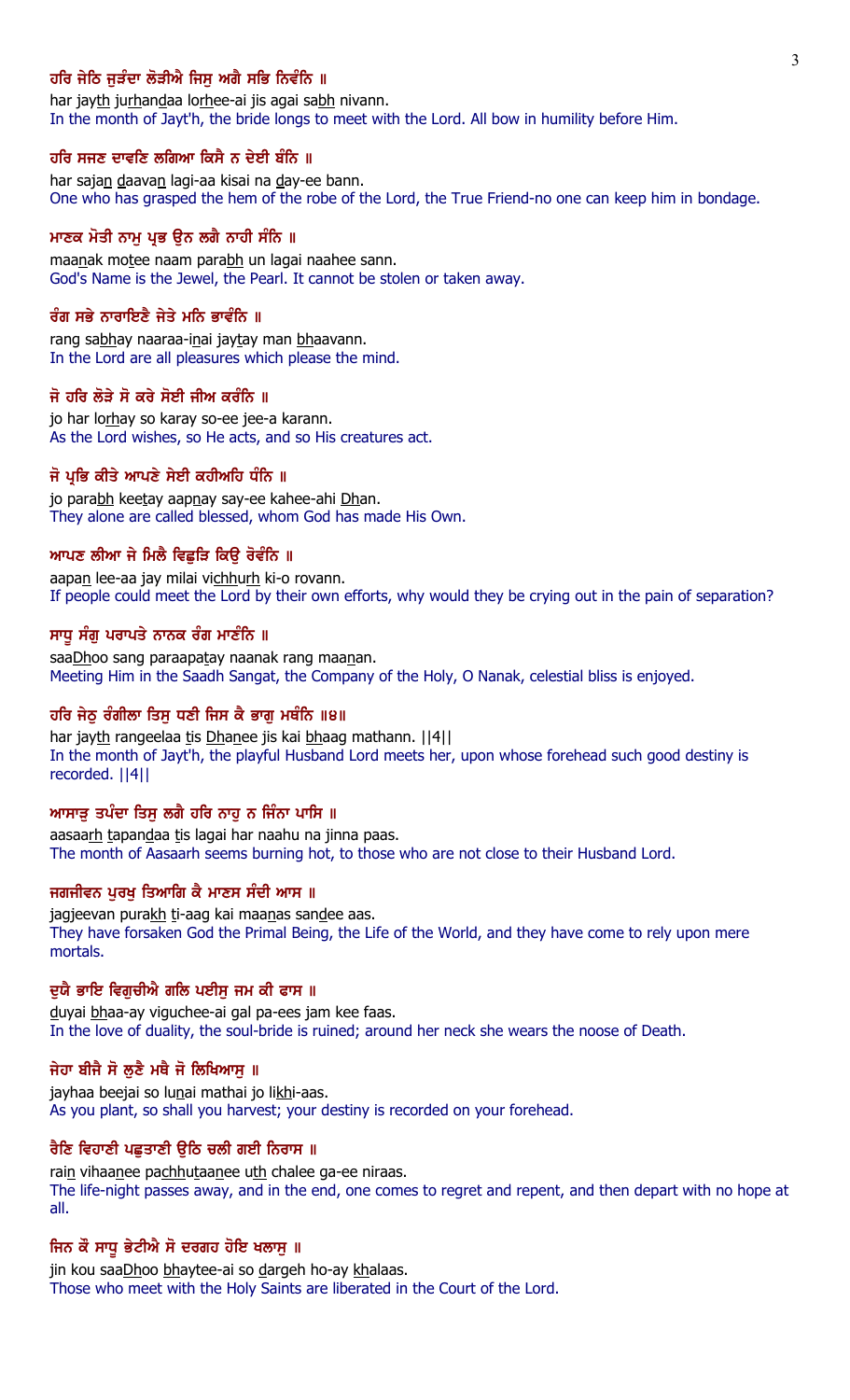### ਕਰਿ ਕਿਰਪਾ ਪ੍ਰਭ ਆਪਣੀ ਤੇਰੇ ਦਰਸਨ ਹੋਇ ਪਿਆਸ ॥

kar kirpaa parabh aapnee tayray darsan ho-ay pi-aas. Show Your Mercy to me, O God; I am thirsty for the Blessed Vision of Your Darshan.

#### ਪ੍ਰਭ ਤੁਧ ਬਿਨੂ ਦੂਜਾ ਕੋ ਨਹੀ ਨਾਨਕ ਕੀ ਅਰਦਾਸਿ ॥

parabh tuDh bin doojaa ko nahee naanak kee ardaas. Without You, God, there is no other at all. This is Nanak's humble prayer.

## ਆਸਾੜ ਸੁਹੰਦਾ ਤਿਸੁ ਲਗੈ ਜਿਸੁ ਮਨਿ ਹਰਿ ਚਰਣ ਨਿਵਾਸ ॥੫॥

aasaarh suhandaa tis lagai jis man har charan nivaas. [[5]] The month of Aasaarh is pleasant, when the Feet of the Lord abide in the mind. ||5||

#### ਸਾਵਣਿ ਸਰਸੀ ਕਾਮਣੀ ਚਰਨ ਕਮਲ ਸਿੳ ਪਿਆਰ ॥

saavan sarsee kaamnee charan kamal si-o pi-aar. In the month of Saawan, the soul-bride is happy, if she falls in love with the Lotus Feet of the Lord.

#### ਮਨ ਤਨ ਰਤਾ ਸਚ ਰੰਗਿ ਇਕੋ ਨਾਮ ਅਧਾਰ ॥

man tan rataa sach rang iko naam aDhaar. Her mind and body are imbued with the Love of the True One; His Name is her only Support.

### ਬਿਖਿਆ ਰੰਗ ਕੁੜਾਵਿਆ ਦਿਸਨਿ ਸਭੇ ਛਾਰੂ ॥

bikhi-aa rang koorhaavi-aa disan sabhay chhaar. The pleasures of corruption are false. All that is seen shall turn to ashes.

## ਹਰਿ ਅੰਮ੍ਰਿਤ ਬੰਦ ਸਹਾਵਣੀ ਮਿਲਿ ਸਾਧੂ ਪੀਵਣਹਾਰ ॥

har amrit boond suhaavanee mil saaDhoo peevanhaar. The drops of the Lord's Nectar are so beautiful! Meeting the Holy Saint, we drink these in.

### ਵਣੂ ਤਿਣੂ ਪ੍ਰਭ ਸੰਗਿ ਮਉਲਿਆ ਸੰਮੁਥ ਪੂਰਖ ਅਪਾਰੂ ॥

van tin parabh sang ma-oli-aa samrath purakh apaar. The forests and the meadows are rejuvenated and refreshed with the Love of God, the All-powerful, Infinite Primal Being.

### ਹਰਿ ਮਿਲਣੈ ਨੋ ਮਨੁ ਲੋਚਦਾ ਕਰਮਿ ਮਿਲਾਵਣਹਾਰੁ ॥

har milnai no man lochdaa karam milaavanhaar. My mind yearns to meet the Lord. If only He would show His Mercy, and unite me with Himself!

#### ਜਿਨੀ ਸਖੀਏ ਪ੍ਰਭ ਪਾਇਆ ਹੰੳ ਤਿਨ ਕੈ ਸਦ ਬਲਿਹਾਰ ॥

jinee sa<u>kh</u>ee-ay para<u>bh</u> paa-i-aa ha<sup>n</sup>-u <u>t</u>in kai sa<u>d</u> balihaar. Those brides who have obtained God-I am forever a sacrifice to them.

# ਨਾਨਕ ਹਰਿ ਜੀ ਮਇਆ ਕਰਿ ਸਬਦਿ ਸਵਾਰਣਹਾਰ ॥

naanak har jee ma-i-aa kar sabad savaaranhaar. O Nanak, when the Dear Lord shows kindness, He adorns His bride with the Word of His Shabad.

### ਸਾਵਣੂ ਤਿਨਾ ਸੁਹਾਗਣੀ ਜਿਨ ਰਾਮ ਨਾਮੂ ਉਰਿ ਹਾਰੂ ॥੬॥

saavan tinaa suhaaganee jin raam naam ur haar. [6] Saawan is delightful for those happy soul-brides whose hearts are adorned with the Necklace of the Lord's Name. ||6||

#### ਭਾਦੁਇ ਭਰਮਿ ਭੁਲਾਣੀਆ ਦੂਜੈ ਲਗਾ ਹੇਤੁ ॥

bhaadu-ay bharam bhulaanee-aa doojai lagaa hayt. In the month of Bhaadon, she is deluded by doubt, because of her attachment to duality.

### ਲਖ ਸੀਗਾਰ ਬਣਾਇਆ ਕਾਰਜਿ ਨਾਹੀ ਕੇਤੁ ॥

lakh seegaar banaa-i-aa kaaraj naahee kayt. She may wear thousands of ornaments, but they are of no use at all.

### ਜਿਤੂ ਦਿਨਿ ਦੇਹ ਬਿਨਸਸੀ ਤਿਤੂ ਵੇਲੈ ਕਹਸਨਿ ਪ੍ਰੇਤੂ ॥

jit din dayh binsasee tit vaylai kahsan parayt. On that day when the body perishes-at that time, she becomes a ghost.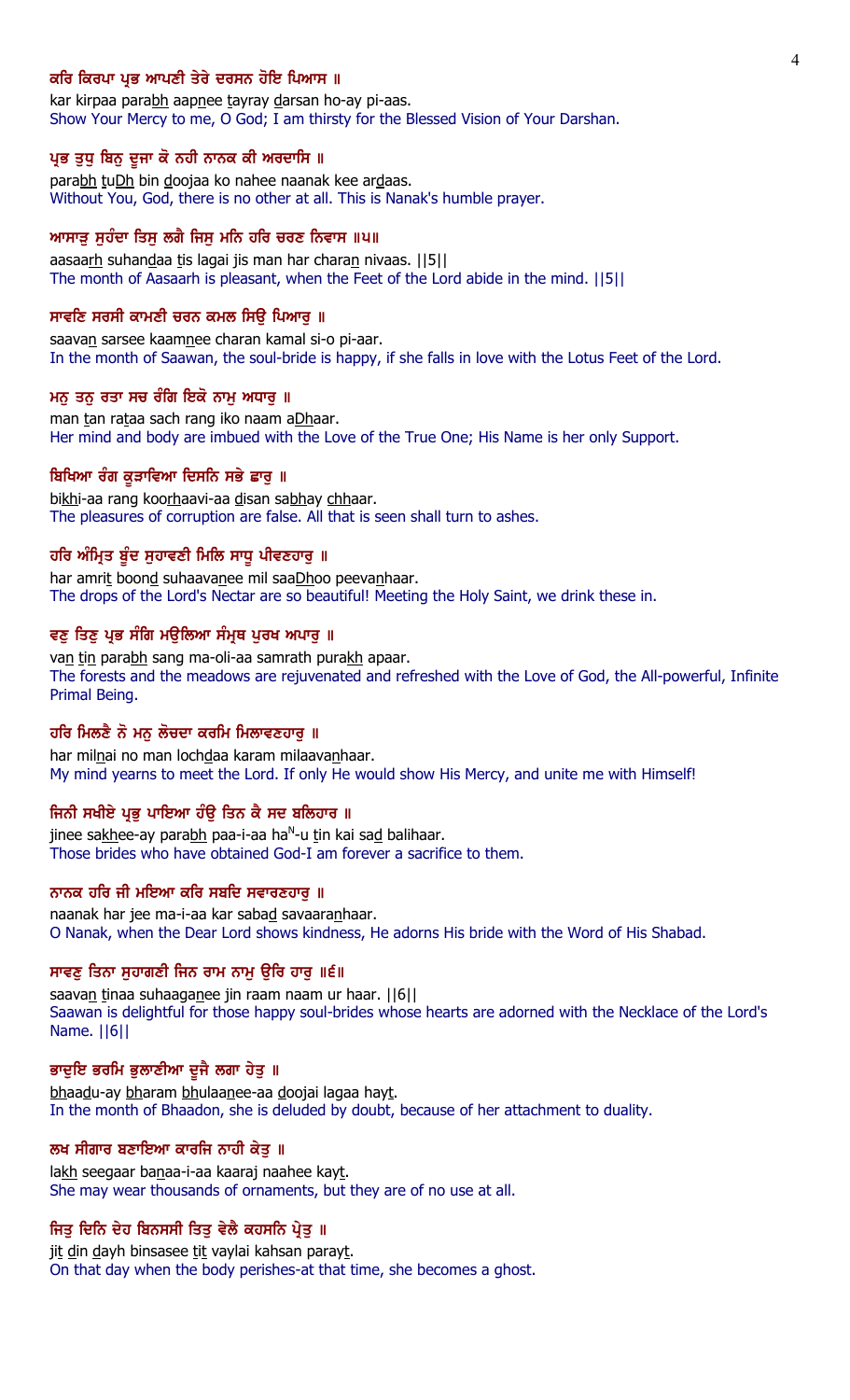## ਪਕੜਿ ਚਲਾਇਨਿ ਦੁਤ ਜਮ ਕਿਸੈ ਨ ਦੇਨੀ ਭੇਤੁ ॥

pakarh chalaa-in doot jam kisai na daynee bhayt. The Messenger of Death seizes and holds her, and does not tell anyone his secret.

### ਛਡਿ ਖੜੋਤੇ ਖਿਨੈ ਮਾਹਿ ਜਿਨ ਸਿਉ ਲਗਾ ਹੇਤੁ ॥

chhad kharhotay khinai maahi jin si-o lagaa hayt. And her loved ones-in an instant, they move on, leaving her all alone.

# ਹਥ ਮਰੋੜੈ ਤਨੂ ਕਪੇ ਸਿਆਹਹੂ ਹੋਆ ਸੇਤੂ ॥

hath marorhai tan kapay si-aahhu ho-aa sayt. She wrings her hands, her body writhes in pain, and she turns from black to white.

## ਜੇਹਾ ਬੀਜੈ ਸੋ ਲਣੈ ਕਰਮਾ ਸੰਦੜਾ ਖੇਤ ॥

jayhaa beejai so lunai karmaa sand-rhaa khayt. As she has planted, so does she harvest; such is the field of karma.

### ਨਾਨਕ ਪਭ ਸਰਣਾਗਤੀ ਚਰਣ ਬੋਹਿਥ ਪਭ ਦੇਤ ॥

naanak parabh sarnaagatee charan bohith parabh dayt. Nanak seeks God's Sanctuary; God has given him the Boat of His Feet.

## ਸੇ ਭਾਦੁਇ ਨਰਕਿ ਨ ਪਾਈਅਹਿ ਗੁਰੁ ਰਖਣ ਵਾਲਾ ਹੇਤੁ ॥੭॥

say bhaadu-ay narak na paa-ee-ah gur rakhan vaalaa hayt. ||7|| Those who love the Guru, the Protector and Savior, in Bhaadon, shall not be thrown down into hell. ||7||

### ਅਸਨਿ ਪ੍ਰੇਮ ੳਮਾਹੜਾ ਕਿੳ ਮਿਲੀਐ ਹਰਿ ਜਾਇ ॥

asun paraym umaahrhaa ki-o milee-ai har jaa-ay. In the month of Assu, my love for the Lord overwhelms me. How can I go and meet the Lord?

#### ਮਨਿ ਤਨਿ ਪਿਆਸ ਦਰਸਨ ਘਣੀ ਕੋਈ ਆਣਿ ਮਿਲਾਵੈ ਮਾਇ ॥

man tan pi-aas darsan ghanee ko-ee aan milaavai maa-ay. My mind and body are so thirsty for the Blessed Vision of His Darshan. Won't someone please come and lead me to him, O my mother.

## ਸੰਤ ਸਹਾਈ ਪ੍ਰੇਮ ਕੇ ਹਉ ਤਿਨ ਕੈ ਲਾਗਾ ਪਾਇ ॥

sant sahaa-ee paraym kay ha-o tin kai laagaa paa-ay. The Saints are the helpers of the Lord's lovers; I fall and touch their feet.

#### ਵਿਣੁ ਪ੍ਰਭ ਕਿਉ ਸੁਖੁ ਪਾਈਐ ਦੂਜੀ ਨਾਹੀ ਜਾਇ ॥

vin parabh ki-o sukh paa-ee-ai doojee naahee jaa-ay. Without God, how can I find peace? There is nowhere else to go.

## ਜਿੰਨੀ ਚਾਖਿਆ ਪ੍ਰੇਮ ਰਸੂ ਸੇ ਤ੍ਰਿਪਤਿ ਰਹੇ ਆਘਾਇ ॥

jin<sup>H</sup>ee chaa<u>kh</u>i-aa paraym ras say <u>t</u>aripa<u>t</u> rahay aa<u>gh</u>aa-ay. Those who have tasted the sublime essence of His Love, remain satisfied and fulfilled.

#### ਆਪੂ ਤਿਆਗਿ ਬਿਨਤੀ ਕਰਹਿ ਲੇਹੂ ਪ੍ਰਭੂ ਲੜਿ ਲਾਇ ॥

aap ti-aag bintee karahi layho parabhoo larh laa-ay. They renounce their selfishness and conceit, and they pray, "God, please attach me to the hem of Your robe."

### ਜੋ ਹਰਿ ਕੰਤਿ ਮਿਲਾਈਆ ਸਿ ਵਿਛੜਿ ਕਤਹਿ ਨ ਜਾਇ ॥

jo har kant milaa-ee-aa se vichhurh kateh na jaa-ay. Those whom the Husband Lord has united with Himself, shall not be separated from Him again.

### ਪ੍ਰਭ ਵਿਣੁ ਦੂਜਾ ਕੋ ਨਹੀ ਨਾਨਕ ਹਰਿ ਸਰਣਾਇ ॥

parabh vin doojaa ko nahee naanak har sarnaa-ay. Without God, there is no other at all. Nanak has entered the Sanctuary of the Lord.

### ਅਸੁ ਸੁਖੀ ਵਸੰਦੀਆ ਜਿਨਾ ਮਇਆ ਹਰਿ ਰਾਇ ॥੮॥

asoo sukhee vasandee-aa jinaa ma-i-aa har raa-ay. ||8|| In Assu, the Lord, the Sovereign King, has granted His Mercy, and they dwell in peace. ||8||

#### ਕਤਿਕਿ ਕਰਮ ਕਮਾਵਣੇ ਦੋਸੂ ਨ ਕਾਹੂ ਜੋਗੂ ॥

katik karam kamaavnay dos na kaahoo jog. In the month of Katak, do good deeds. Do not try to blame anyone else.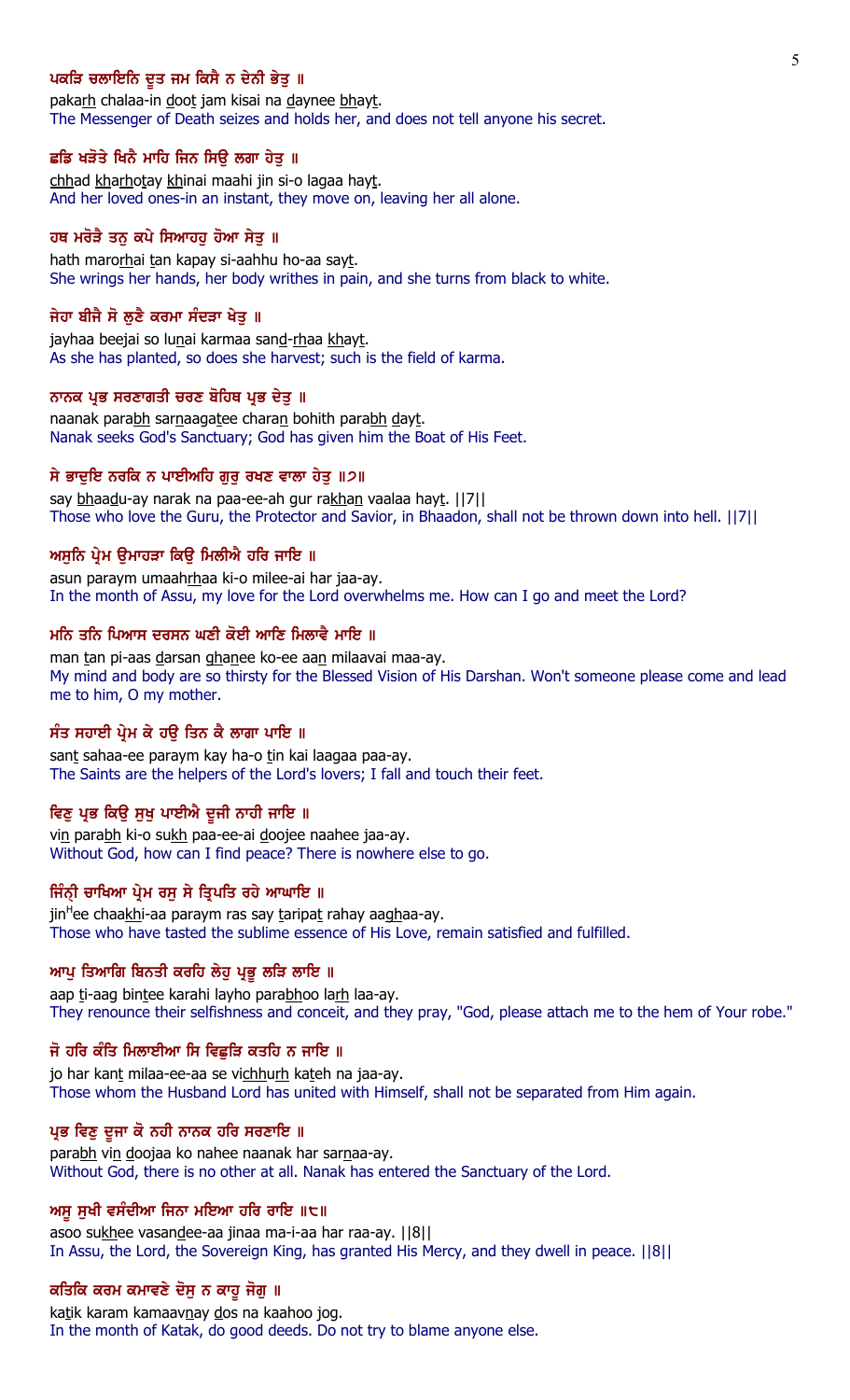# ਪਰਮੇਸਰ ਤੇ ਭਲਿਆਂ ਵਿਆਪਨਿ ਸਭੇ ਰੋਗ ॥

parmaysar <u>t</u>ay <u>bh</u>uli-aa<sup>n</sup> vi-aapan sa<u>bh</u>ay rog. Forgetting the Transcendent Lord, all sorts of illnesses are contracted.

### ਵੇਮੁਖ ਹੋਏ ਰਾਮ ਤੇ ਲਗਨਿ ਜਨਮ ਵਿਜੋਗ ॥

vaimukh ho-ay raam tay lagan janam vijog. Those who turn their backs on the Lord shall be separated from Him and consigned to reincarnation, over and over again.

### ਖਿਨ ਮਹਿ ਕੳੜੇ ਹੋਇ ਗਏ ਜਿਤੜੇ ਮਾਇਆ ਭੋਗ ॥

khin meh ka-urhay ho-ay ga-ay jit-rhay maa-i-aa bhog. In an instant, all of Maya's sensual pleasures turn bitter.

## ਵਿਚੂ ਨ ਕੋਈ ਕਰਿ ਸਕੈ ਕਿਸ ਥੈ ਰੋਵਹਿ ਰੋਜ ॥

vich na ko-ee kar sakai kis thai roveh roj. No one can then serve as your intermediary. Unto whom can we turn and cry?

#### ਕੀਤਾ ਕਿਛ ਨ ਹੋਵਈ ਲਿਖਿਆ ਧਰਿ ਸੰਜੋਗ ॥

keetaa kichhoo na hova-ee likhi-aa Dhur sanjog. By one's own actions, nothing can be done; destiny was pre-determined from the very beginning.

### ਵਡਭਾਗੀ ਮੇਰਾ ਪਭ ਮਿਲੈ ਤਾਂ ੳਤਰਹਿ ਸਭਿ ਬਿਓਗ ॥

vad<u>bh</u>aagee mayraa para<u>bh</u> milai taa<sup>n</sup> utreh sa<u>bh</u> bi-og. By great good fortune, I meet my God, and then all pain of separation departs.

### ਨਾਨਕ ਕੳ ਪਭ ਰਾਖਿ ਲੇਹਿ ਮੇਰੇ ਸਾਹਿਬ ਬੰਦੀ ਮੋਚ ॥

naanak ka-o parabh raakh layhi mayray saahib bandee moch. Please protect Nanak, God; O my Lord and Master, please release me from bondage.

## ਕਤਿਕ ਹੋਵੈ ਸਾਧਸੰਗ ਬਿਨਸਹਿ ਸਭੇ ਸੋਚ ॥੯॥

katik hovai saaDhsang binsahi sabhay soch. ||9|| In Katak, in the Company of the Holy, all anxiety vanishes. ||9||

# ਮੰਘਿਰਿ ਮਾਹਿ ਸੋਹੰਦੀਆ ਹਰਿ ਪਿਰ ਸੰਗਿ ਬੈਠੜੀਆਹ ॥

manghir maahi sohandee-aa har pir sang baith-rhee-aah. In the month of Maghar, those who sit with their Beloved Husband Lord are beautiful.

## ਤਿਨ ਕੀ ਸੋਭਾ ਕਿਆ ਗਣੀ ਜਿ ਸਾਹਿਬਿ ਮੇਲੜੀਆਹ ॥

tin kee sobhaa ki-aa ganee je saahib maylrhee-aah. How can their glory be measured? Their Lord and Master blends them with Himself.

# ਤਨ ਮਨ ਮੳਲਿਆ ਰਾਮ ਸਿੳ ਸੰਗਿ ਸਾਧ ਸਹੇਲੜੀਆਹ ॥

tan man ma-oli-aa raam si-o sang saaDh sahaylrhee-aah. Their bodies and minds blossom forth in the Lord; they have the companionship of the Holy Saints.

### ਸਾਧ ਜਨਾ ਤੇ ਬਾਹਰੀ ਸੇ ਰਹਨਿ ਇਕੇਲੜੀਆਹ ॥

saaDh janaa tay baahree say rahan ikaylarhee-aah. Those who lack the Company of the Holy, remain all alone.

## ਤਿਨ ਦਖ ਨ ਕਬਹੁ ੳਤਰੈ ਸੇ ਜਮ ਕੈ ਵਸਿ ਪੜੀਆਹ ॥

tin dukh na kabhoo utrai say jam kai vas parhee-aah. Their pain never departs, and they fall into the grip of the Messenger of Death.

## ਜਿਨੀ ਰਾਵਿਆ ਪ੍ਰਭੂ ਆਪਣਾ ਸੇ ਦਿਸਨਿ ਨਿਤ ਖੜੀਆਹ ॥

jinee raavi-aa parabh aapnaa say disan nit kharhee-aah. Those who have ravished and enjoyed their God, are seen to be continually exalted and uplifted.

### ਰਤਨ ਜਵੇਹਰ ਲਾਲ ਹਰਿ ਕੰਠਿ ਤਿਨਾ ਜੜੀਆਹ ॥

ratan javayhar laal har kanth tinaa jarhee-aah. They wear the Necklace of the jewels, emeralds and rubies of the Lord's Name.

#### ਨਾਨਕ ਬਾਂਛੇ ਧੁੜਿ ਤਿਨ ਪ੍ਰਭ ਸਰਣੀ ਦਰਿ ਪੜੀਆਹ ॥

naanak baa<sup>n</sup><u>chh</u>ai <u>Dhoorh t</u>in para<u>bh</u> sarnee dar parhee-aah. Nanak seeks the dust of the feet of those who take to the Sanctuary of the Lord's Door.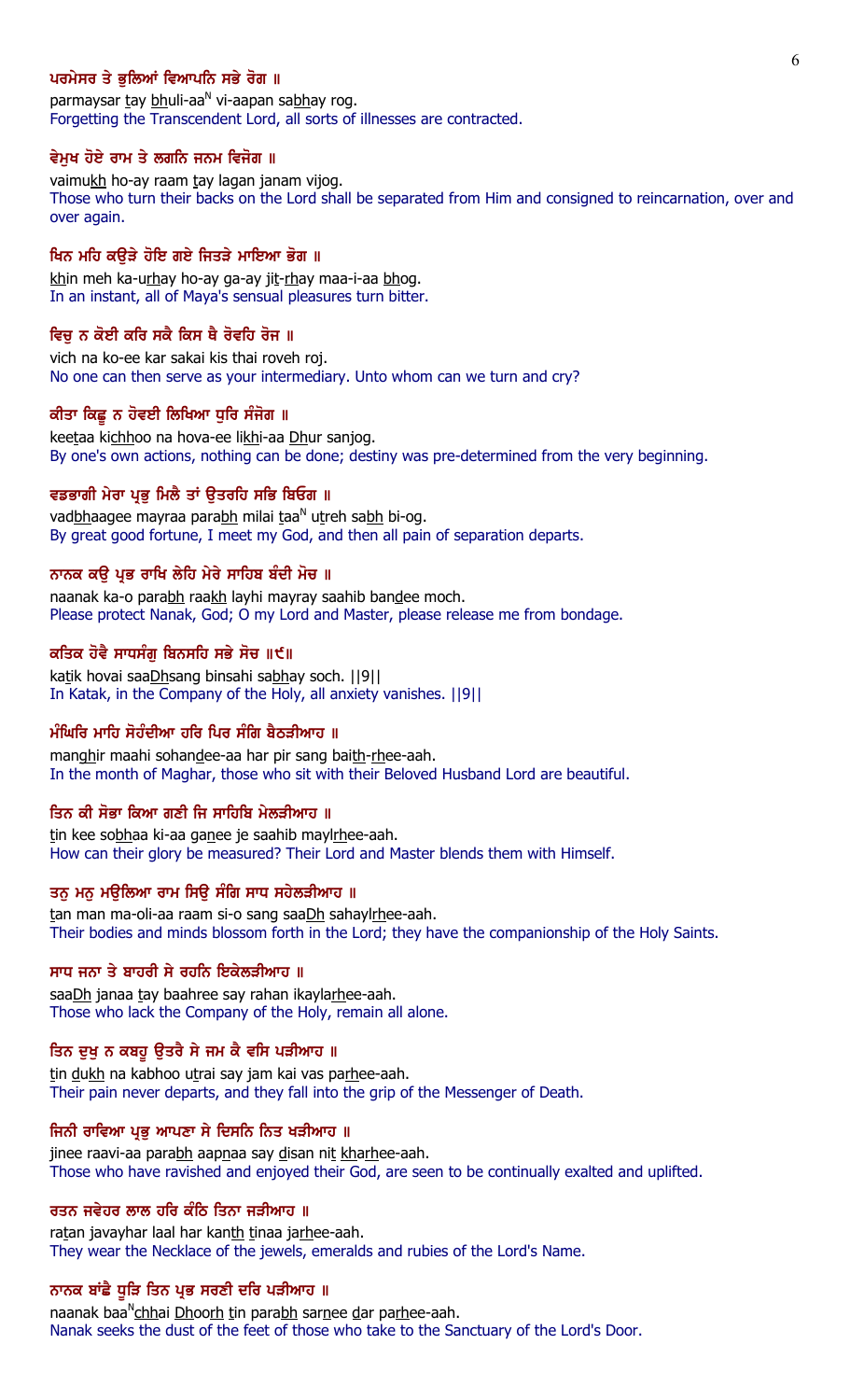# ਮੰਘਿਰਿ ਪ੍ਰਭ ਆਰਾਧਣਾ ਬਹੜਿ ਨ ਜਨਮੜੀਆਹ ॥੧੦॥

manghir parabh aaraaDhanaa bahurh na janamrhee-aah. ||10|| Those who worship and adore God in Maghar, do not suffer the cycle of reincarnation ever again. ||10||

### ਪੋਖਿ ਤੁਖਾਰੂ ਨ ਵਿਆਪਈ ਕੰਠਿ ਮਿਲਿਆ ਹਰਿ ਨਾਹੂ ॥

pokh tukhaar na vi-aapa-ee kanth mili-aa har naahu. In the month of Poh, the cold does not touch those, whom the Husband Lord hugs close in His Embrace.

### ਮਨੂ ਬੇਧਿਆ ਚਰਨਾਰਬਿੰਦ ਦਰਸਨਿ ਲਗੜਾ ਸਾਹੂ ॥

man bayDhi-aa charnaarbind darsan lagrhaa saahu. Their minds are transfixed by His Lotus Feet. They are attached to the Blessed Vision of the Lord's Darshan.

#### ਓਟ ਗੋਵਿੰਦ ਗੋਪਾਲ ਰਾਇ ਸੇਵਾ ਸਆਮੀ ਲਾਹ ॥

ot govind gopaal raa-ay sayvaa su-aamee laahu. Seek the Protection of the Lord of the Universe; His service is truly profitable.

#### ਬਿਖਿਆ ਪੋਹਿ ਨ ਸਕਈ ਮਿਲਿ ਸਾਧੂ ਗੁਣ ਗਾਹੁ ॥

bikhi-aa pohi na sak-ee mil saaDhoo gun gaahu. Corruption shall not touch you, when you join the Holy Saints and sing the Lord's Praises.

#### ਜਹ ਤੇ ਉਪਜੀ ਤਹ ਮਿਲੀ ਸਚੀ ਪ੍ਰੀਤਿ ਸਮਾਹੂ ॥

jah tay upjee tah milee sachee pareet samaahu. From where it originated, there the soul is blended again. It is absorbed in the Love of the True Lord.

## ਕਰ ਗਹਿ ਲੀਨੀ ਪਾਰਬੁਹਮਿ ਬਹੜਿ ਨ ਵਿਛੜੀਆਹ ॥

kar geh leenee paarbarahm bahurh na vichhurhi-aahu. When the Supreme Lord God grasps someone's hand, he shall never again suffer separation from Him.

### ਬਾਰਿ ਜਾੳ ਲਖ ਬੇਰੀਆ ਹਰਿ ਸਜਣ ਅਗਮ ਅਗਾਹ ॥

baar jaa-o lakh bayree-aa har sajan agam agaahu. I am a sacrifice, 100,000 times, to the Lord, my Friend, the Unapproachable and Unfathomable.

#### ਸਰਮ ਪਈ ਨਾਰਾਇਣੈ ਨਾਨਕ ਦਰਿ ਪਈਆਹ ॥

saram pa-ee naaraa-inai naanak dar pa-ee-aahu. Please preserve my honor, Lord; Nanak begs at Your Door.

# ਪੋਖ ਸੋਹੰਦਾ ਸਰਬ ਸਖ ਜਿਸ ਬਖਸੇ ਵੇਪਰਵਾਹ ॥੧੧॥

pokh sohandaa sarab sukh jis bakhsay vayparvaahu. ||11|| Poh is beautiful, and all comforts come to that one, whom the Carefree Lord has forgiven.  $||11||$ 

### ਮਾਘਿ ਮਜਨੂ ਸੰਗਿ ਸਾਧੁਆ ਧੁੜੀ ਕਰਿ ਇਸਨਾਨੂ ॥

maagh majan sang saaDhoo-aa Dhoorhee kar isnaan. In the month of Maagh, let your cleansing bath be the dust of the Saadh Sangat, the Company of the Holy.

### ਹਰਿ ਕਾ ਨਾਮ ਧਿਆਇ ਸਣਿ ਸਭਨਾ ਨੋ ਕਰਿ ਦਾਨ ॥

har kaa naam Dhi-aa-ay sun sabhnaa no kar daan. Meditate and listen to the Name of the Lord, and give it to everyone.

### ਜਨਮ ਕਰਮ ਮਲੂ ਉਤਰੈ ਮਨ ਤੇ ਜਾਇ ਗੁਮਾਨੂ ॥

janam karam mal utrai man tay jaa-ay gumaan. In this way, the filth of lifetimes of karma shall be removed, and egotistical pride shall vanish from your mind.

## ਕਾਮਿ ਕਰੋਧਿ ਨ ਮੋਹੀਐ ਬਿਨਸੈ ਲੋਭੂ ਸੁਆਨੂ ॥

kaam karoDh na mohee-ai binsai lobh su-aan. Sexual desire and anger shall not seduce you, and the dog of greed shall depart.

### ਸਚੈ ਮਾਰਗਿ ਚਲਦਿਆ ਉਸਤਤਿ ਕਰੇ ਜਹਾਨੂ ॥

sachai maarag chaldi-aa ustat karay jahaan. Those who walk on the Path of Truth shall be praised throughout the world.

### ਅਠਸਠਿ ਤੀਰਥ ਸਗਲ ਪੁੰਨ ਜੀਅ ਦਇਆ ਪਰਵਾਨੂ ॥

athsath tirath sagal punn jee-a da-i-aa parvaan. Be kind to all beings-this is more meritorious than bathing at the sixty-eight sacred shrines of pilgrimage and the giving of charity.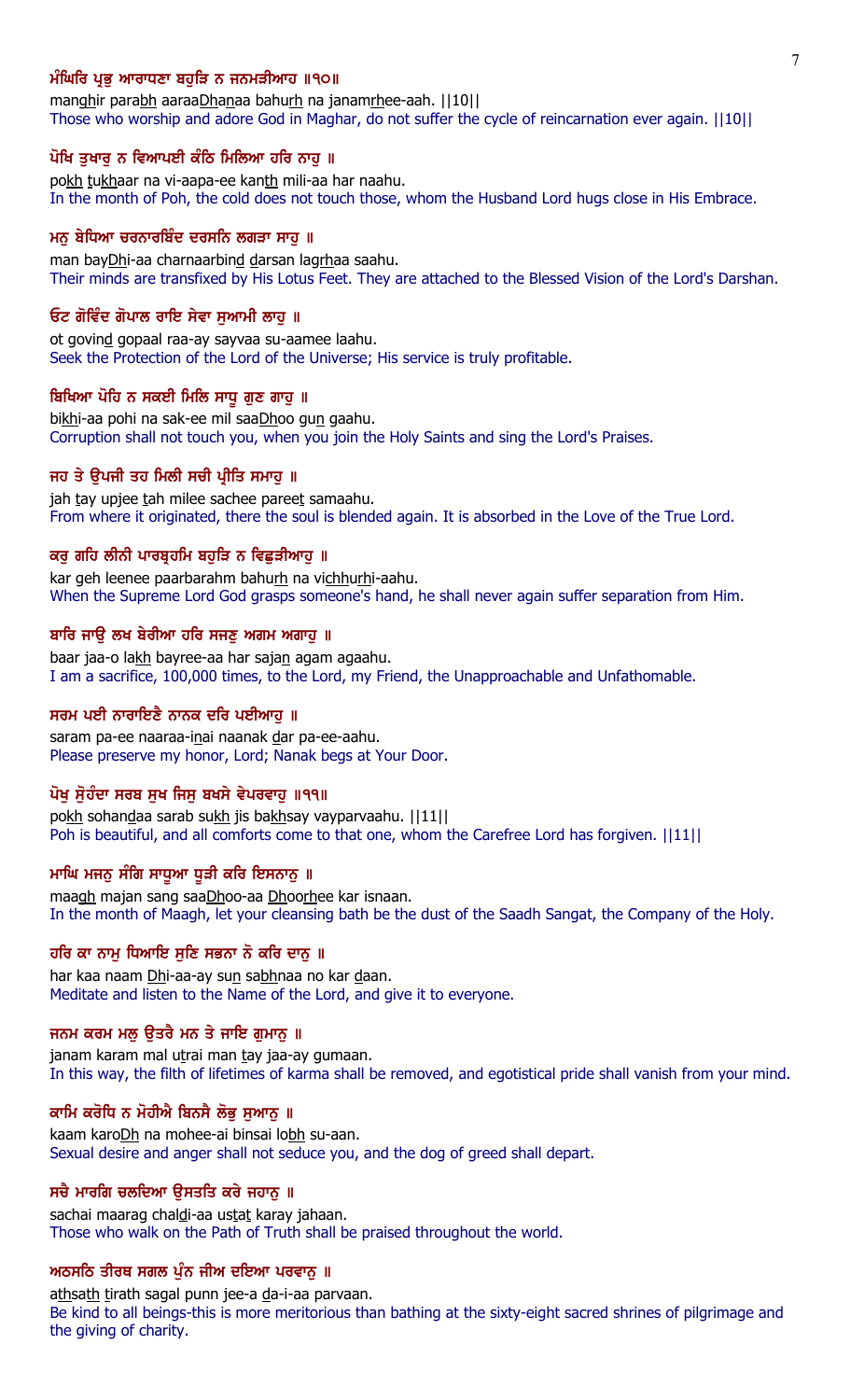# ਜਿਸ ਨੋ ਦੇਵੈ ਦਇਆ ਕਰਿ ਸੋਈ ਪਰਖ ਸਜਾਨ ॥

jis no dayvai da-i-aa kar so-ee purakh sujaan. That person, upon whom the Lord bestows His Mercy, is a wise person.

#### ਜਿਨਾ ਮਿਲਿਆ ਪ੍ਰਭੂ ਆਪਣਾ ਨਾਨਕ ਤਿਨ ਕੁਰਬਾਨੂ ॥

jinaa mili-aa parabh aapnaa naanak tin kurbaan. Nanak is a sacrifice to those who have merged with God.

## ਮਾਘਿ ਸੁਚੇ ਸੇ ਕਾਂਢੀਅਹਿ ਜਿਨ ਪੁਰਾ ਗੁਰੂ ਮਿਹਰਵਾਨੂ ॥੧੨॥

maagh suchay say kaa<sup>n</sup>dhee-ah jin pooraa gur miharvaan. ||12|| In Maagh, they alone are known as true, unto whom the Perfect Guru is Merciful. ||12||

#### ਫਲਗਣਿ ਅਨੰਦ ੳਪਾਰਜਨਾ ਹਰਿ ਸਜਣ ਪੁਗਟੇ ਆਇ ॥

fulgun anand upaarjanaa har sajan pargatay aa-ay. In the month of Phalgun, bliss comes to those, unto whom the Lord, the Friend, has been revealed.

### ਸੰਤ ਸਹਾਈ ਰਾਮ ਕੇ ਕਰਿ ਕਿਰਪਾ ਦੀਆ ਮਿਲਾਇ ॥

sant sahaa-ee raam kay kar kirpaa dee-aa milaa-ay. The Saints, the Lord's helpers, in their mercy, have united me with Him.

#### ਸੇਜ ਸੁਹਾਵੀ ਸਰਬ ਸੁਖ ਹੁਣਿ ਦੁਖਾ ਨਾਹੀ ਜਾਇ ॥

sayj suhaavee sarab sukh hun dukhaa naahee jaa-ay. My bed is beautiful, and I have all comforts. I feel no sadness at all.

### ਇਛ ਪਨੀ ਵਡਭਾਗਣੀ ਵਰ ਪਾਇਆ ਹਰਿ ਰਾਇ ॥

ichh punee vadbhaagnee var paa-i-aa har raa-ay. My desires have been fulfilled-by great good fortune, I have obtained the Sovereign Lord as my Husband.

#### ਮਿਲਿ ਸਹੀਆ ਮੰਗਲ ਗਾਵਹੀ ਗੀਤ ਗੋਵਿੰਦ ਅਲਾਇ ॥

mil sahee-aa mangal gaavhee geet govind alaa-ay. Join with me, my sisters, and sing the songs of rejoicing and the Hymns of the Lord of the Universe.

## ਹਰਿ ਜੇਹਾ ਅਵਰੂ ਨ ਦਿਸਈ ਕੋਈ ਦੂਜਾ ਲਵੈ ਨ ਲਾਇ ॥

har jayhaa avar na dis-ee ko-ee doojaa lavai na laa-ay. There is no other like the Lord-there is no equal to Him.

## ਹਲਤ ਪਲਤ ਸਵਾਰਿਓਨ ਨਿਹਚਲ ਦਿਤੀਅਨ ਜਾਇ ॥

halat palat savaari-on nihchal ditee-an jaa-ay. He embellishes this world and the world hereafter, and He gives us our permanent home there.

### ਸੰਸਾਰ ਸਾਗਰ ਤੇ ਰਖਿਅਨੂ ਬਹੁੜਿ ਨ ਜਨਮੈ ਧਾਇ ॥

sansaar saagar tay rakhi-an bahurh na janmai Dhaa-ay. He rescues us from the world-ocean; never again do we have to run the cycle of reincarnation.

### ਜਿਹਵਾ ਏਕ ਅਨੇਕ ਗਣ ਤਰੇ ਨਾਨਕ ਚਰਣੀ ਪਾਇ ॥

jihvaa ayk anayk gun taray naanak charnee paa-ay. I have only one tongue, but Your Glorious Virtues are beyond counting. Nanak is saved, falling at Your Feet.

#### ਫਲਗੁਣਿ ਨਿਤ ਸਲਾਹੀਐ ਜਿਸ ਨੋ ਤਿਲ੍ਹ ਨ ਤਮਾਇ ॥੧੩॥

fulgun nit salaahee-ai jis no til na tamaa-ay. ||13|| In Phalgun, praise Him continually; He has not even an iota of greed. ||13||

### ਜਿਨਿ ਜਿਨਿ ਨਾਮੁ ਧਿਆਇਆ ਤਿਨ ਕੇ ਕਾਜ ਸਰੇ ॥

jin jin naam Dhi-aa-i-aa tin kay kaaj saray. Those who meditate on the Naam, the Name of the Lord-their affairs are all resolved.

### ਹਰਿ ਗੁਰੂ ਪੂਰਾ ਆਰਾਧਿਆ ਦਰਗਹ ਸਚਿ ਖਰੇ ॥

har gur pooraa aaraaDhi-aa dargeh sach kharay. Those who meditate on the Perfect Guru, the Lord-Incarnate-they are judged true in the Court of the Lord.

### ਸਰਬ ਸੁਖਾ ਨਿਧਿ ਚਰਣ ਹਰਿ ਭਉਜਲੂ ਬਿਖਮੂ ਤਰੇ ॥

sarab sukhaa niDh charan har bha-ojal bikham taray. The Lord's Feet are the Treasure of all peace and comfort for them; they cross over the terrifying and treacherous world-ocean.